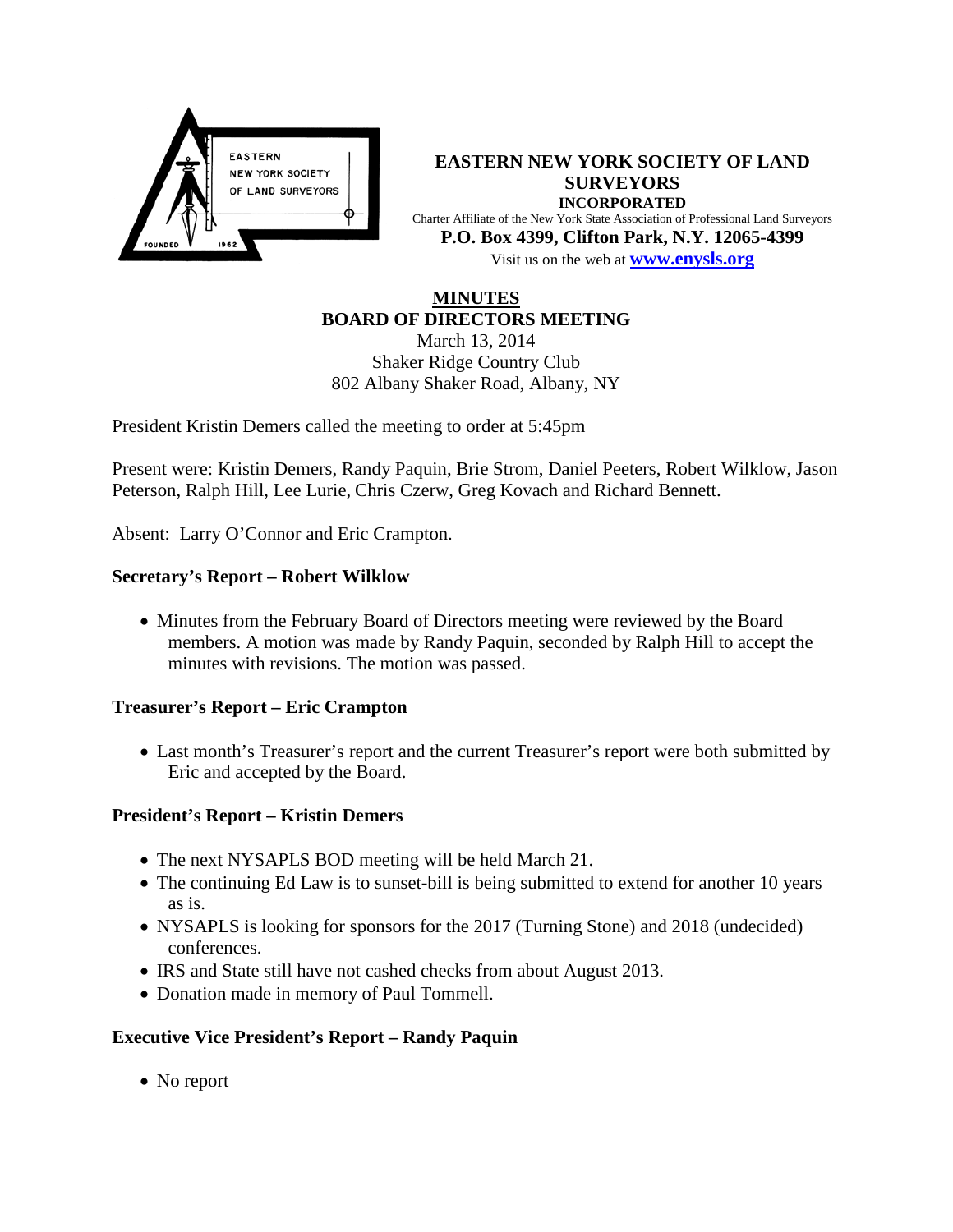### **Vice President's Report Brie Strom**

• No report

# **STANDING COMMITTEES:**

Constitution & By-laws: Larry O'Connor, Bill Schraa, Randy Paquin and Ralph Hill: No report.

Continuing Education: Jody Lounsbury, Chuck Lent and Larry O'Connor: No report.

Ethics: Jim Vianna, Jeff Ostertag and Kevin Rounds: No report.

Finance: Bill Darling and Chris Czerw: No report.

Legislative: Larry O'Connor: No report.

Program: Randy Paquin and Larry O'Connor:

• The next General Membership meeting May 8th program and location T.B.D.

Public Relations: Jody Lounsbury, Brie Strom: No report.

Scholastic Development: Kristin Demers and Randy Paquin:

• Kristin announced that Robbie LaLonde from Paul Smith's College sent a thank you note for the \$1,000.00 scholarship

Business Practice & Technical Information: Chris Czerw: No report.

Membership: Robert Wilklow and Steve Dickson: No report.

Website: Richard Bennett:

• Rich stated that he has updated the website with the latest minutes.

Old Business: None

New Business: None

The next BOD meeting will be April 10, 2014 at a location to be determined.

The meeting was temporarily adjourned at 6:20.